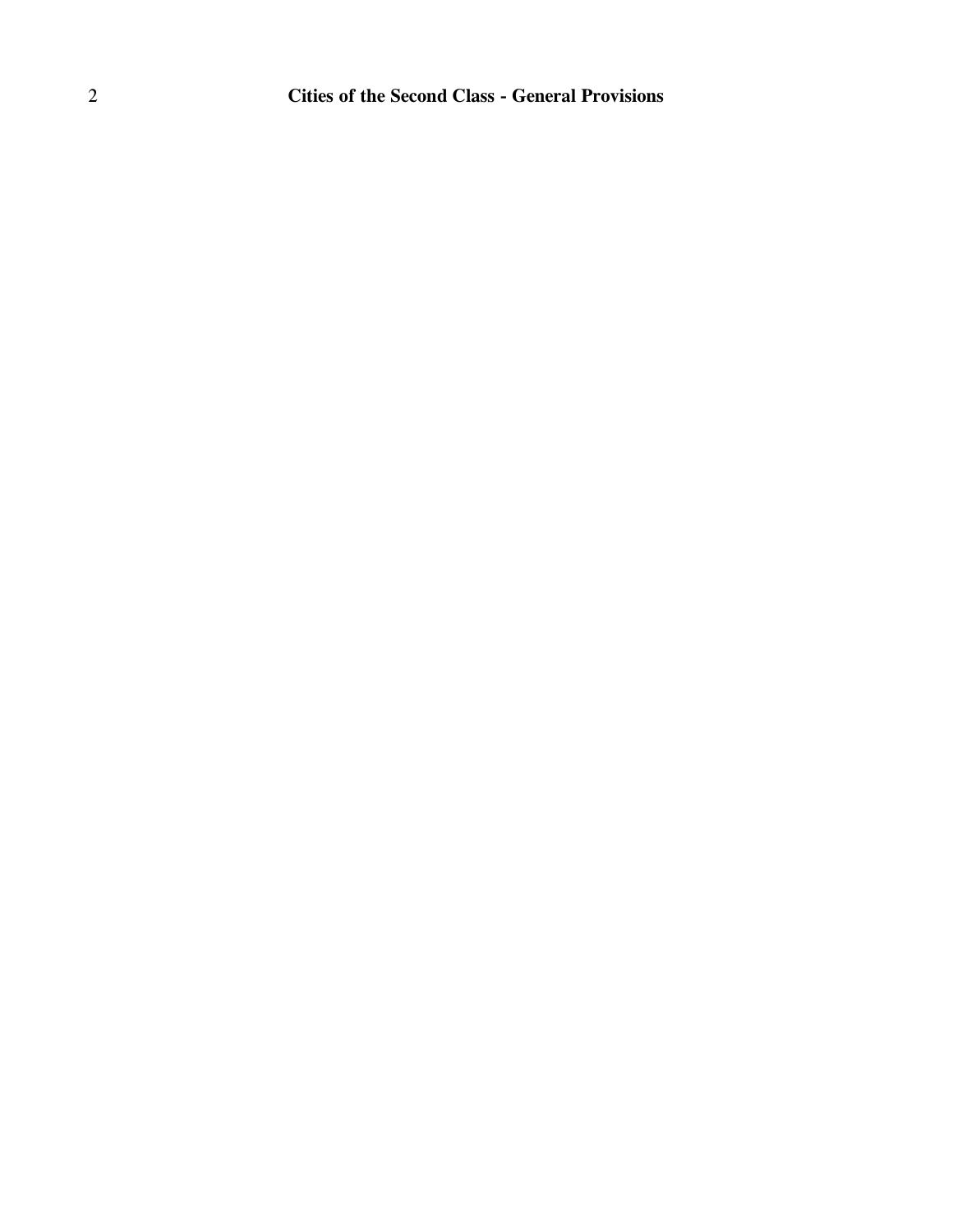### **CHAPTER 10: GENERAL PROVISIONS**

### Section

- 10.01 Title of code
- 10.02 Interpretation
- 10.03 Application to future ordinances
- 10.04 Captions
- 10.05 Definitions
- 10.06 Rules of interpretation
- 10.07 Severability
- 10.08 Reference to other sections
- 10.09 Reference to offices
- 10.10 Errors and omissions
- 10.11 Official time
- 10.12 Reasonable time
- 10.13 Ordinances repealed
- 10.14 Ordinances unaffected
- 10.15 Repeal or modification of ordinance
- 10.16 Section histories; statutory references
- 10.17 Local changes to this code of ordinances
- 10.99 General penalty

### **§ 10.01 TITLE OF CODE.**

This codification of ordinances shall be designated as the City Code of Ordinances and may be so cited.

### **§ 10.02 INTERPRETATION.**

Unless otherwise provided herein, or by law or implication required, the same rules of construction, definition, and application shall govern the interpretation of this code as those governing the interpretation of state law.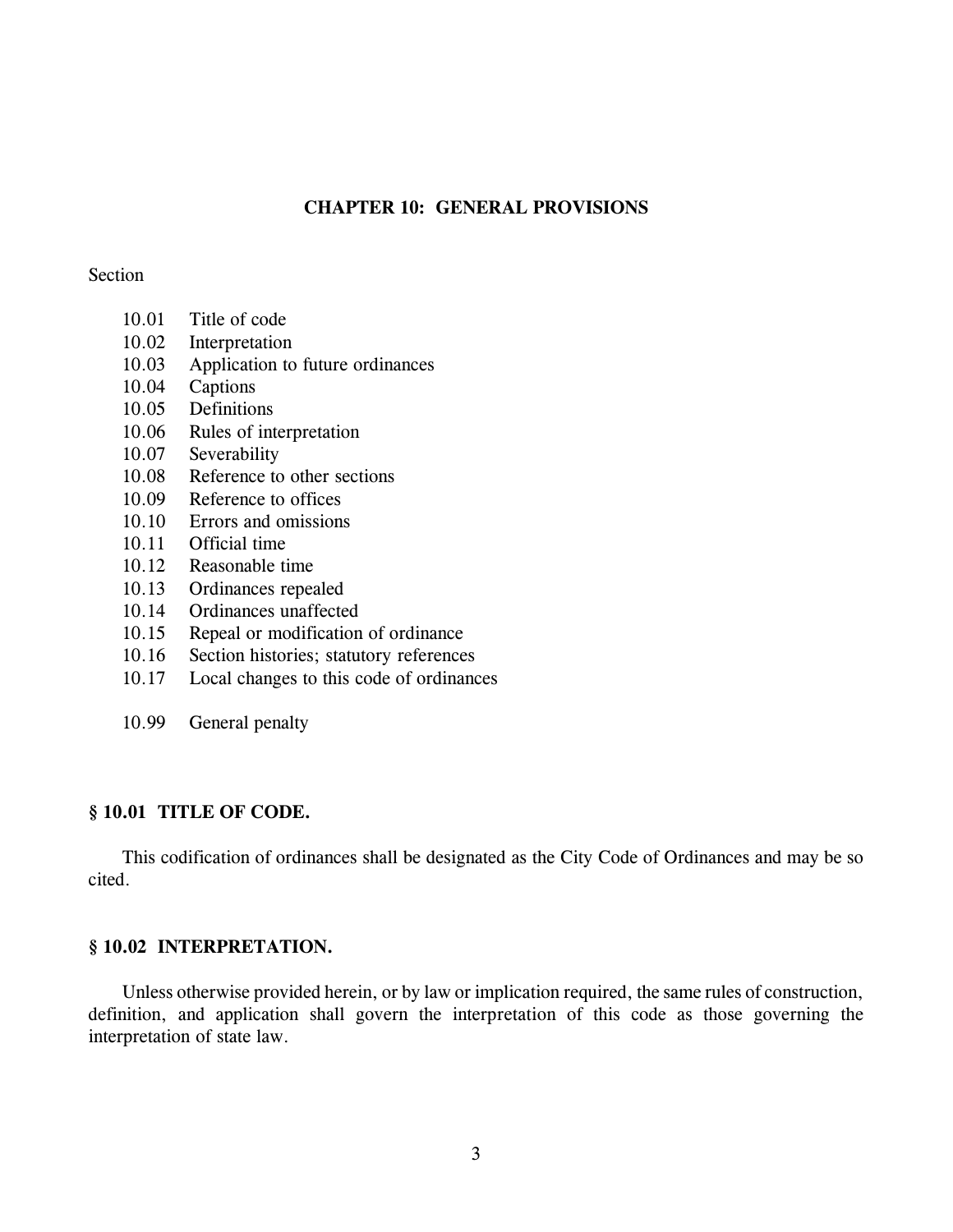### **§ 10.03 APPLICATION TO FUTURE ORDINANCES.**

All provisions of Title I compatible with future legislation shall apply to ordinances hereafter adopted amending or supplementing this code unless otherwise specifically provided.

### **§ 10.04 CAPTIONS.**

Headings and captions used in this code other than the title, chapter, and section numbers are employed for reference purposes only and shall not be deemed a part of the text of any section.

### **§ 10.05 DEFINITIONS.**

(A) *General rule.* Words and phrases shall be taken in their plain, or ordinary and usual sense. However, technical words and phrases having a peculiar and appropriate meaning in law shall be understood according to their technical import.

(B) *Definitions.* For the purpose of this code, the following definitions shall apply unless the context clearly indicates or requires a different meaning.

*CITY, MUNICIPAL CORPORATION,* or *MUNICIPALITY.* The city adopting this Code.

*CITY COUNCIL* or *GOVERNING BODY.* The legislative body of the city.

*CODE, THIS CODE,* or *THIS CODE OF ORDINANCES.* This city code as modified by amendment, revision, and adoption of new titles, chapters, or sections.

*COUNTY.* The county in Nebraska in which the city is located.

*MAY.* The act referred to is permissive.

*MONTH.* A calendar month.

*OATH.* Includes an affirmation in all cases in which, by law, an affirmation may be substituted for an oath, and in such cases the words *SWEAR* and *SWORN* shall be equivalent to the words *AFFIRM* and *AFFIRMED*.

*OFFICER, OFFICE, EMPLOYEE, COMMISSION,* or *DEPARTMENT.* An officer, office, employee, commission, or department of this city unless the context clearly requires otherwise.

*PERSON*. Includes bodies politic and corporate, societies, communities, the public generally, individuals, partnerships, limited liability companies, joint-stock companies, and associations. (Neb. RS 49-801(16))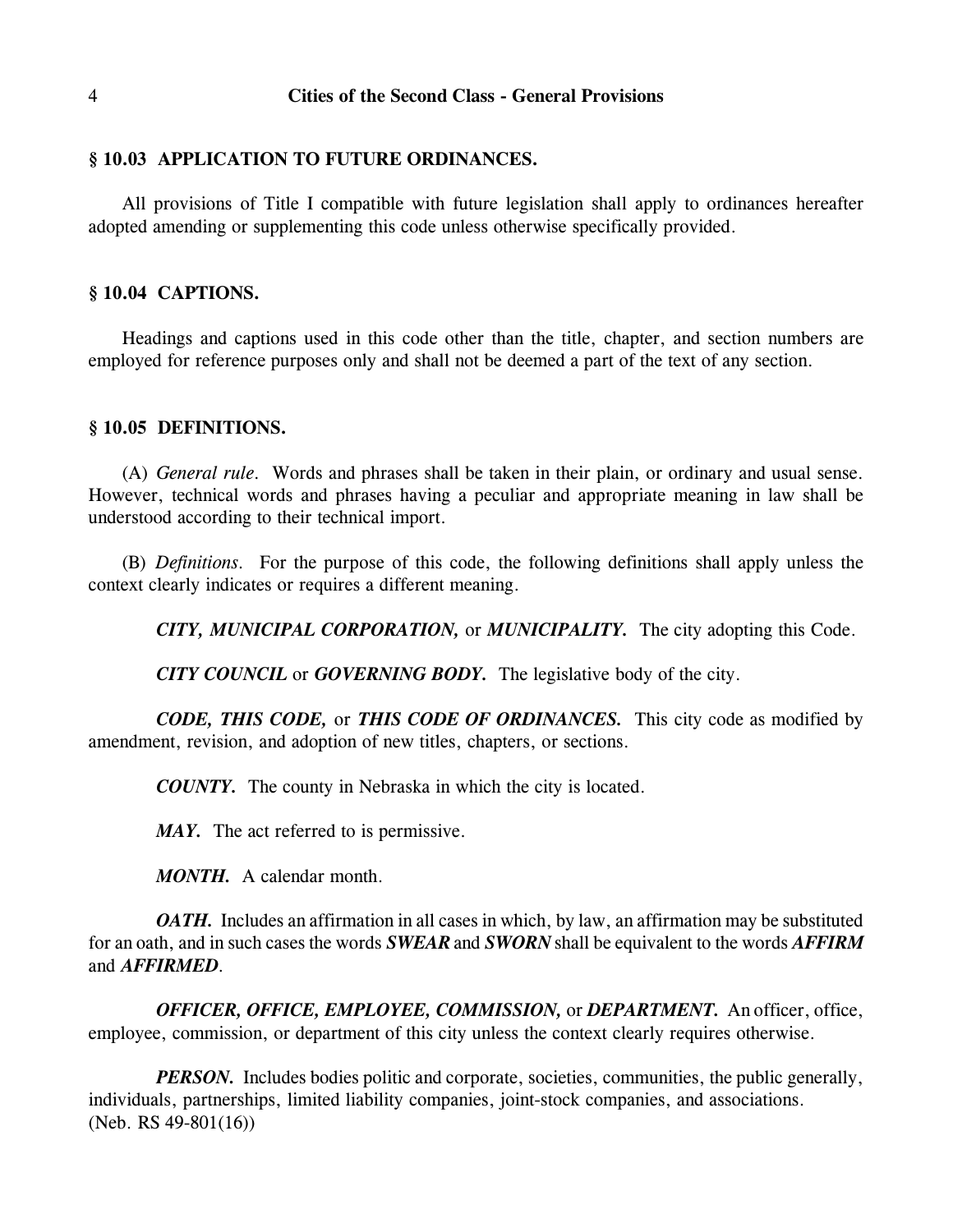### **General Provisions** 5

*PRECEDING* or *FOLLOWING.* Next before or next after, respectively.

*SHALL.* The act referred to is mandatory.

*SIGNATURE* or *SUBSCRIPTION.* Includes a mark when the person cannot write.

*STATE.* The State of Nebraska.

*SUBCHAPTER.* A division of a chapter, designated in this code by a heading in the chapter analysis and a capitalized heading in the body of the chapter, setting apart a group of sections related by the subject matter of the heading. Not all chapters have *SUBCHAPTERS*.

*WRITTEN.* Any representation of words, letters, or figures, whether by printing or otherwise.

*YEAR.* A calendar year, unless otherwise expressed.

### **§ 10.06 RULES OF INTERPRETATION.**

The construction of all ordinances of this city shall be by the following rules, unless that construction is plainly repugnant to the intent of the Mayor and City Council or of the context of the same ordinance:

(A) *AND or OR.* Either conjunction shall include the other as if written "and/or," if the sense requires it.

(B) *Acts by assistants.* When a statute or ordinance requires an act to be done which, by law, an agent or deputy as well may do as the principal, the requisition shall be satisfied by the performance of the act by an authorized agent or deputy.

(C) *Gender; singular and plural; tenses.* Words denoting the masculine gender shall be deemed to include the feminine and neuter genders; words in the singular shall include the plural, and words in the plural shall include the singular; the use of a verb in the present tense shall include the future, if applicable.

(D) *General term.* A general term following specific enumeration of terms is not to be limited to the class enumerated unless expressly so limited.

#### **§ 10.07 SEVERABILITY.**

If any provision of this code as now or later amended or its application to any person or circumstance is held invalid, the invalidity does not affect other provisions that can be given effect without the invalid provision or application.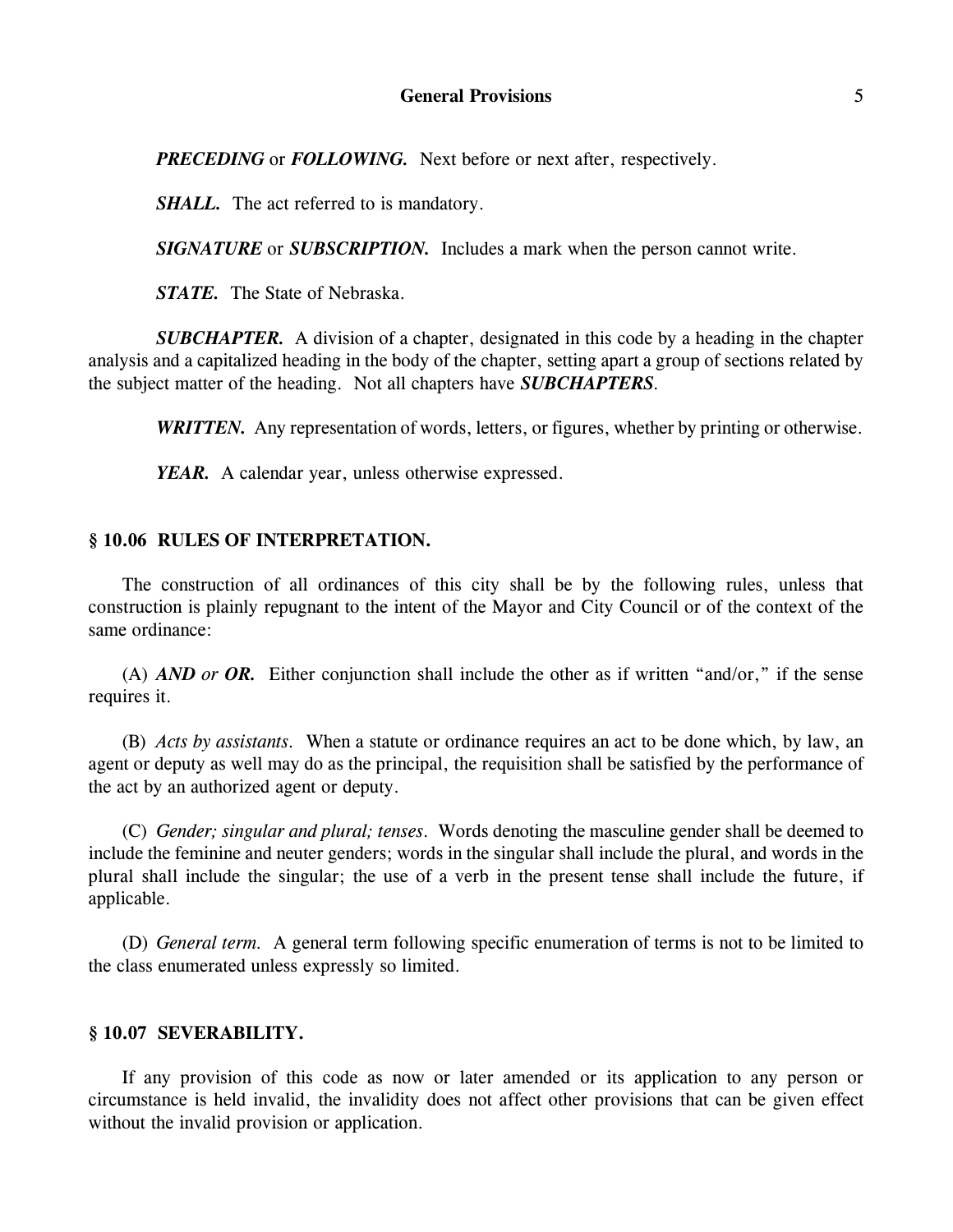#### **§ 10.08 REFERENCE TO OTHER SECTIONS.**

Whenever a section refers to another section hereof, that reference shall extend and apply to the section referred to as subsequently amended, revised, recodified, or renumbered unless the subject matter is materially altered by the amendment or revision.

#### **§ 10.09 REFERENCE TO OFFICES.**

Reference to a public office or officer shall be deemed to apply to any office, officer, or employee of this city exercising the powers, duties, or functions contemplated in the provision, irrespective of any transfer of functions or change in the official title of the functionary.

#### **§ 10.10 ERRORS AND OMISSIONS.**

If a manifest error is discovered, consisting of the misspelling of any words; the omission of any word or words necessary to express the intention of the provisions affected; the use of a word or words to which no meaning can be attached; or the use of a word or words when another word or words was clearly intended to express the intent, the spelling shall be corrected and the word or words supplied, omitted, or substituted as will conform with the manifest intention, and the provisions shall have the same effect as though the correct words were contained in the text as originally published. No alteration shall be made or permitted if any question exists regarding the nature or extent of the error.

### **§ 10.11 OFFICIAL TIME.**

The official time, as established by applicable state/federal laws, shall be the official time within this city for the transaction of all city business.

#### **§ 10.12 REASONABLE TIME.**

(A) In all cases where an ordinance requires an act to be done in a reasonable time or requires reasonable notice to be given, reasonable time or notice shall be deemed to mean the time which is necessary for a prompt performance of the act or the giving of the notice.

(B) The time within which an act is to be done, as herein provided, shall be computed by excluding the first day and including the last. If the last day is Sunday, it shall be excluded.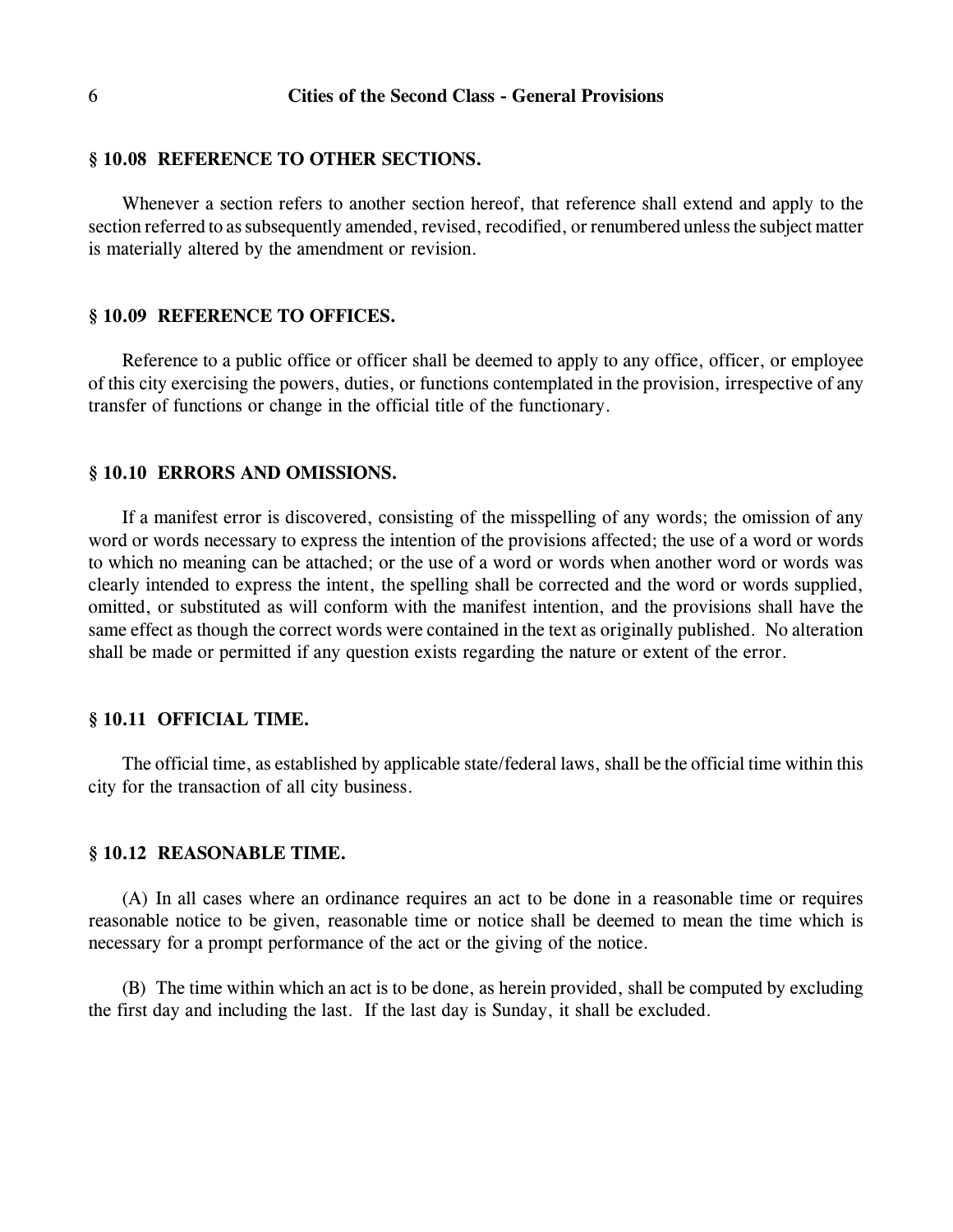### **General Provisions** 7

#### **§ 10.13 ORDINANCES REPEALED.**

This code contains all of the provisions of a general nature pertaining to the subjects enumerated and embraced in this code. All prior ordinances pertaining to the subjects treated by this code are repealed, except that nothing shall affect any rights acquired under, actions involving, or fines, penalties, forfeitures, or liabilities incurred pursuant to those ordinances prior to repeal.

#### **§ 10.14 ORDINANCES UNAFFECTED.**

(A) All ordinances of a temporary or special nature and all other ordinances pertaining to subjects not embraced in this code, including ordinances specified in this section, shall remain in full force and effect unless repealed expressly or by necessary implication:

- (1) Vacating or setting the boundaries of streets, alleys, or other public places;
- (2) Annexing or detaching territory;
- (3) Granting or accepting easements, plats, or dedication of land to public use;
- (4) Providing for the acquisition or conveyance of real or personal property;
- (5) Authorizing or directing public improvements to be made;
- (6) Levying taxes or special assessments;
- (7) Appropriating money;
- (8) Granting franchises or special licenses; or
- (9) Providing for the issuance of bonds or other instruments of indebtedness.

(B) All ordinances codified in Title XVII of this code shall remain in full force and effect unless repealed expressly.

#### **§ 10.15 REPEAL OR MODIFICATION OF ORDINANCE.**

(A) Whenever any ordinance or part of an ordinance is repealed or modified by a subsequent ordinance, the ordinance or part of an ordinance thus repealed or modified shall continue in force until the publication of the ordinance repealing or modifying it to give effect thereto.

(B) No suit, proceedings, right, liability, fine, forfeiture, or penalty instituted, created, given, secured, or accrued under any ordinance previous to its repeal shall in any way be affected, released,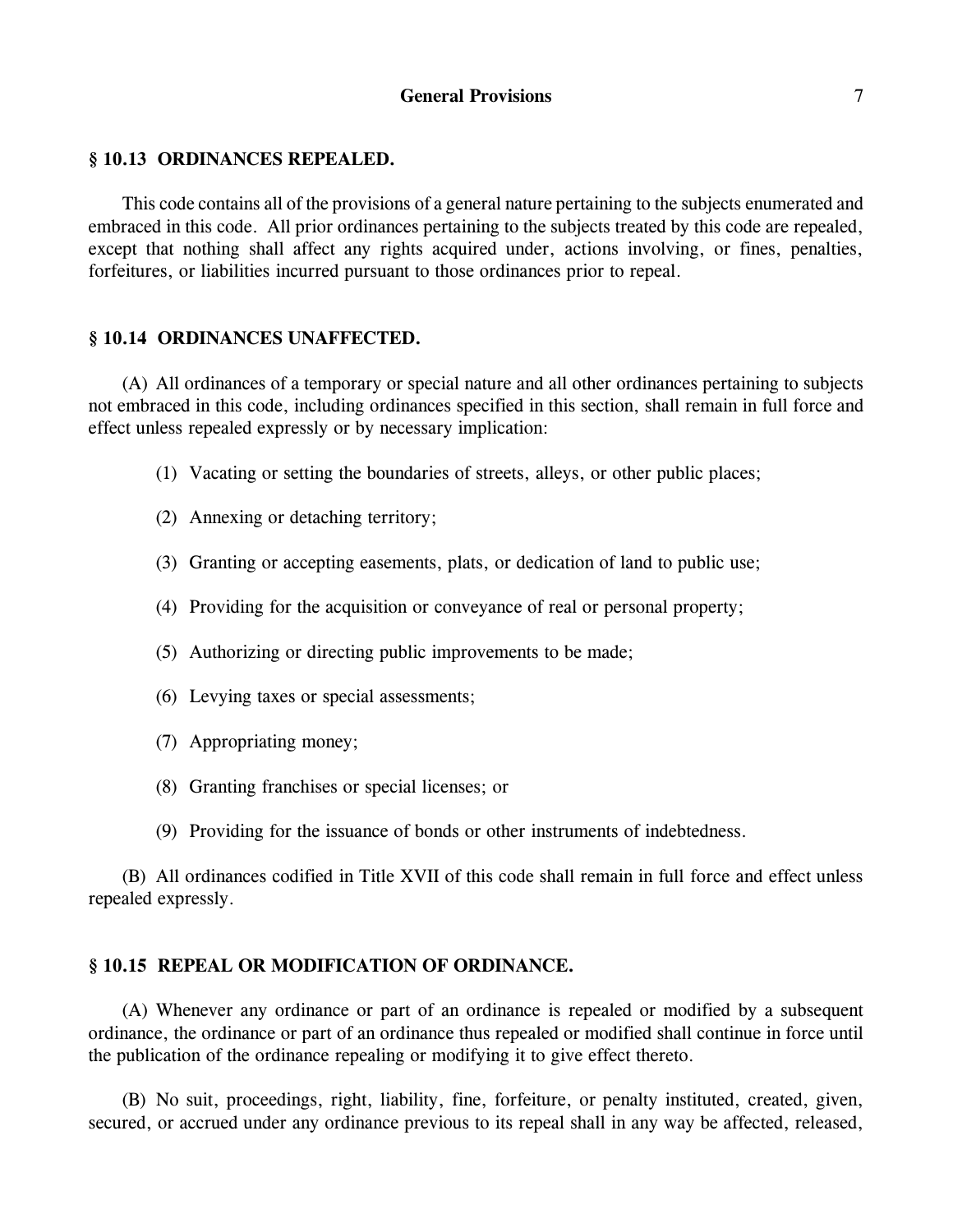or discharged, but may be prosecuted, enjoyed, and recovered as fully as if the ordinance had continued in force, unless it is otherwise expressly provided.

(C) When any ordinance repealing a former ordinance, clause, or provision is itself repealed, the repeal shall not be construed to revive the former ordinance, clause, or provision, unless it is expressly provided.

#### *Statutory reference:*

*Requirements for amendments and revisions, see Neb. RS 17-614*

### **§ 10.16 SECTION HISTORIES; STATUTORY REFERENCES.**

(A) A statutory cite included in the history indicates that the text of the section reads substantially the same as the statute. Example: (Neb. RS 18-132)

(B) A statutory cite set forth as a "statutory reference" following the text of the section indicates that the reader should refer to that statute for further information. Example:

#### **§ 39.01 PUBLIC RECORDS AVAILABLE.**

This municipality shall make available to any person for inspection or copying all public records, unless otherwise exempted by state law. *Statutory reference: Inspection of public records, see Neb. RS 84-712* et seq.

### **§ 10.17 LOCAL CHANGES TO THIS CODE OF ORDINANCES.**

(A) Any provision of this code of ordinances may be repealed, modified or superseded by an ordinance passed by the City Council.

(B) An ordinance repealing, modifying, or superseding any provision of this code may be codified as part of this code in Title XVII, Local Legislation.

(C) Local legislation codified in Title XVII of this code shall preempt other provisions of this code on the same or similar subjects as expressly stated in the Title XVII legislation or implied by necessity. To the extent that there exists any conflict between local legislation codified in Title XVII and any other provision of this code, the Title XVII local legislation shall control.

## **§ 10.99 GENERAL PENALTY.**

(A) Any person who violates any of the provisions of this city code, unless otherwise specifically provided herein, shall be deemed guilty of an offense and upon conviction thereof shall be fined in any